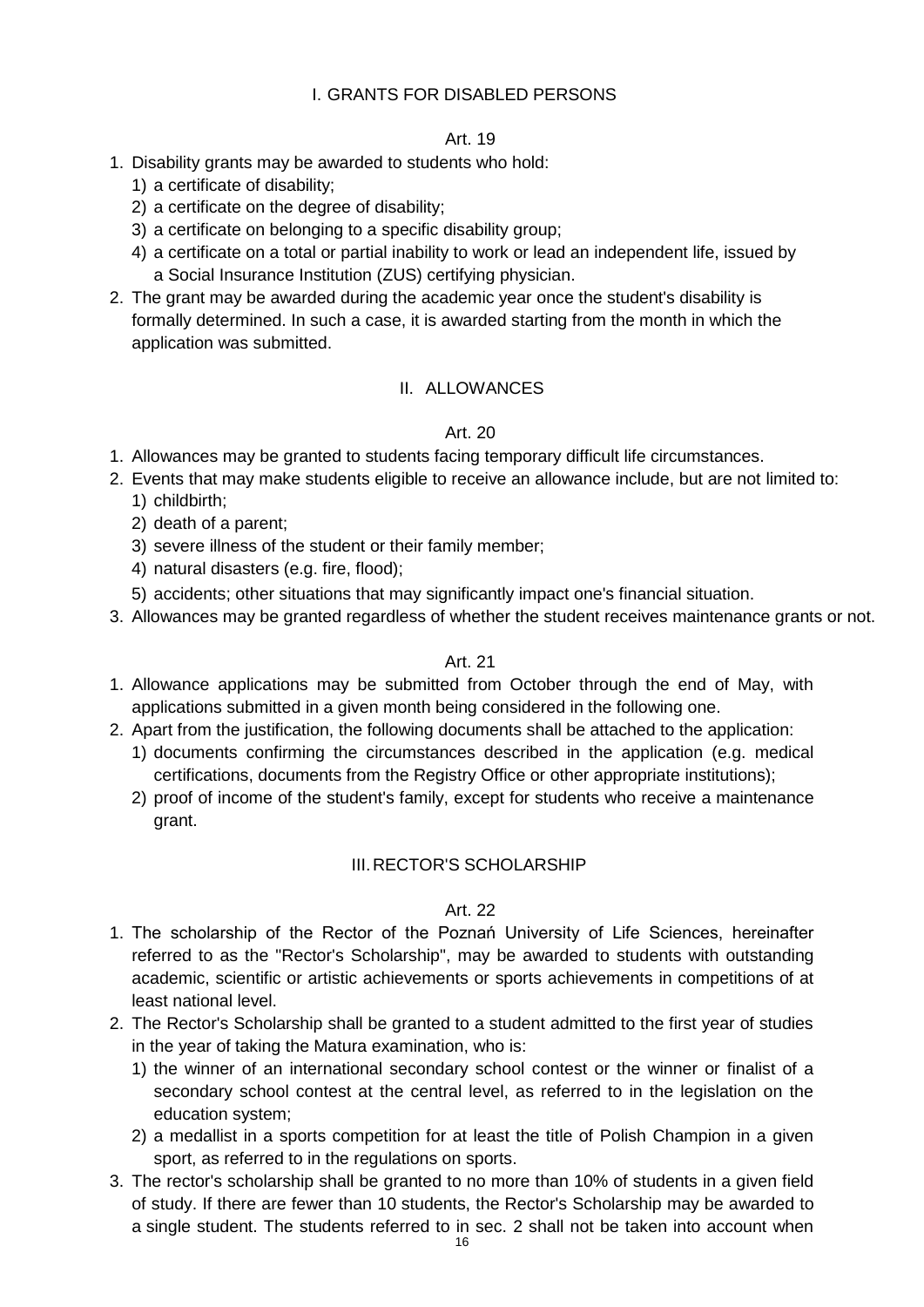determining the number of students receiving the Rector's Scholarship referred to in the first sentence.

## Art. 23

- 1. The Rector's Scholarship may only be awarded to students who have completed the given year of study on time, i.e. ones who have passed all obligatory classes in a given year and obtained at least 40 points.
- 2. Student achievements are evaluated using a point-based method. Points shall be awarded separately for the grade point average in the previous year of study, as well as artistic, scientific and sports achievements.
- 3. The number of points awarded for the grade point average is equal to the product of the grade point average and 10.
- 4. Points for scientific, artistic and sporting achievements shall be awarded based on the catalogue included in Appendix 9 hereto, with the final number of points being determined by:
	- 1) for scientific achievements the Rector's Plenipotentiary for Student Scientific Associations
	- 2) for artistic achievement the Manager of the Student Cultural Centre;
	- 3) for sports achievements the President of the Academic Sports Association Club.
- 5. Students shall describe their artistic, sports or academic achievements in the **achievement sheet** according to the sample included in Appendix 3B hereto and attach evidence in the form of certified copies of diplomas, certifications, etc., as well as the assessment of their research supervisor or a Physical Education Centre or Student Cultural Centre employee.
- 6. Students shall deliver the documents referred to in sec. 5 to persons described in sec. 4 by 30 September.
- 7. Points for additional student achievements shall be granted by 10 October, with the student achievement card being transferred to the Dean's Office immediately afterwards.

### Art. 24

- 1. The Dean's Office shall add up the students' points and create **ranking lists** of the top 15% of students (rounded up) based on the total scores attained. The lists shall be prepared separately for each year of study, but both full-time and part-time courses shall have combined lists.
- 2. If the case of an equal number of points, the ranking list position shall be determined by the grade point average.
- 3. Ranking lists shall include the student register number and number of points, and shall be approved by the Associate Dean for Studies; they shall be made public by being posted on the bulletin board of the appropriate Dean's Office and the faculty website by 20 October.

### Art. 25

- 1. Students shall apply for the Rector's Scholarship referred to in art. 2 sec. 2 to the appropriate Dean's Office by 25 October.
- 2. The Associate Dean for Studies shall confirm the number of points earned on each student application, and afterwards, the Dean's Offices shall forward all applications along with the student achievement forms and ranking lists to the Vice-Rector for Studies. Ranking lists shall be **completed by adding student names and the total number of students per year**.

### Art. 26

1. In the case of students commencing their second-cycle studies in the summer semester: 1) the achievement cards referred to in art. 23 sec. 5 shall be forwarded by 10 March;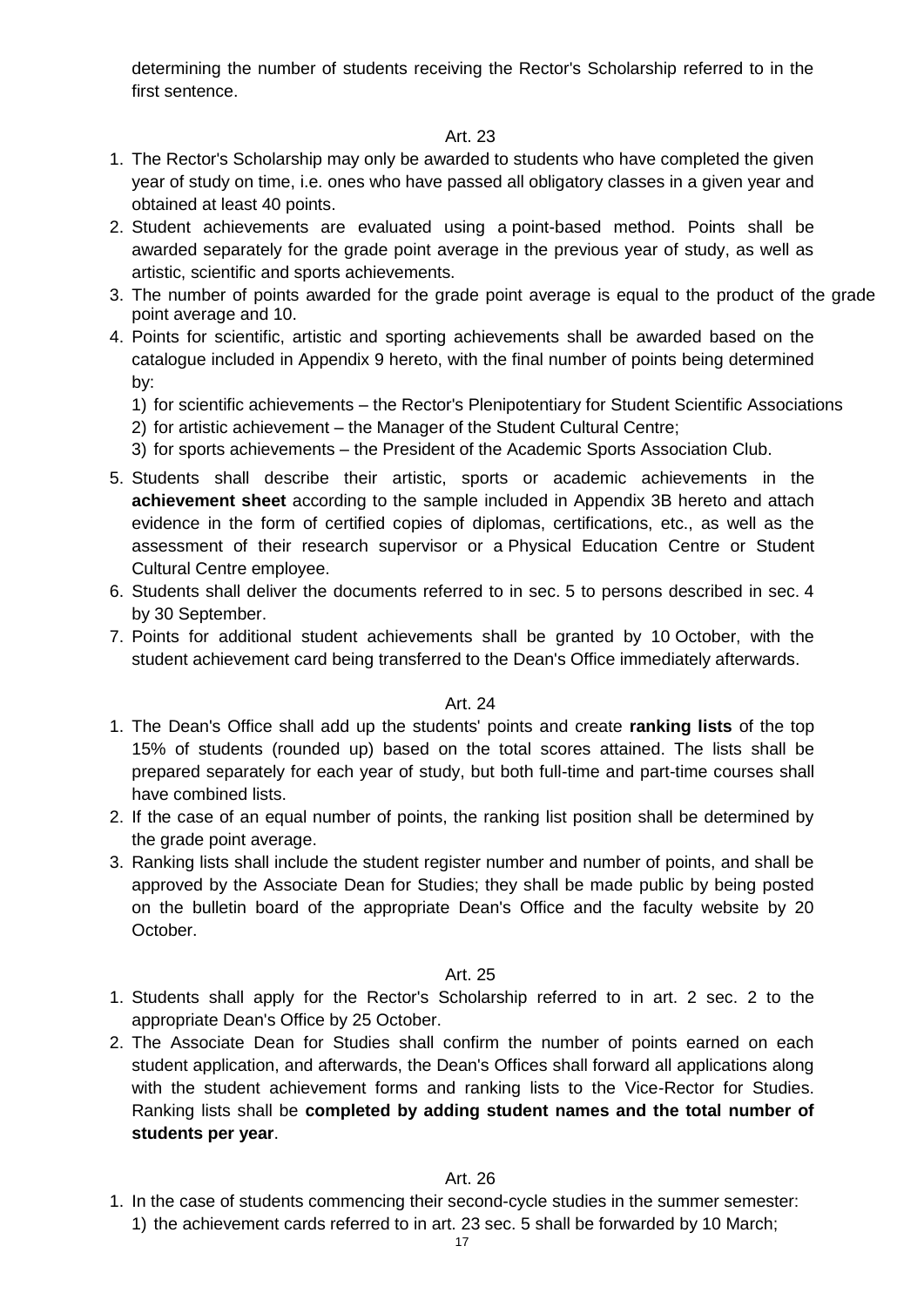- 2) ranking lists referred to in art. 24 sec. 1 shall be prepared by 20 March;
- 3) The deadline to apply for the Rector's Scholarship is 25 March.
- 2. In the case of students who commence their second-cycle studies in the summer semester, the Rector's Scholarship is granted for one semester, for achievements in the final year of first-cycle studies. However, if the first-cycle studies last seven semesters, only the achievements from the seventh semester shall be taken into account.
- 3. In the second year of studies referred to in sec. 1, the scholarship shall be awarded based on the grade point average for the first semester, i.e. the first year of study in this case.

### Art. 27

- 1. The Rector's Scholarship shall be awarded to the students ranked highest in the ranking referred to in art. 24 sec. 1, with the number of scholarships awarded not to exceed 10% of the total number of students in the given field of study.
- 2. The number of students constituting the basis for determining the number of scholarships to be awarded in a given field of study shall be determined based on data available as of 20 October, and in the case of students starting second-cycle studies from the summer semester, as of 20 March.
- 3. The amounts granted to students under the Rector's Scholarship shall be equal except for the student ranked first who shall receive an increased amount.

## IV. FOREIGN STUDENTS

### Art. 28

- 1. Foreign students may also apply for the benefits referred to in art. 1 sec. 1 (2-7).
- 2. The maintenance grant referred to in art. 1 sec. 1(1), may be granted to foreigners who meet one of the following conditions:
	- 1) they are holders of a permanent residence permit or long-term residents in the European Union;
	- 2) they are holders of a temporary residence permit due to circumstances referred to in art. 159 sec. 1 or art. 186, sec. 1 point 3 or 4 of the Act of 12 December 2013 on foreigners, i.e. in order to be reunited with their family, or they are holders of a longterm EU residence permit granted by another EU Member State due to the intention to take up or continue studies in the Republic of Poland or family members of such a foreigner, with whom they stayed in another EU Member State and accompanied them or want to be reunited with them;
	- 3) they have the status of a refugee granted in the Republic of Poland or are under temporary protection or subsidiary protection in the Republic of Poland;
	- 4) they hold a certification confirming at least a C1-level proficiency in Polish as a foreign language issued by the State Commission for the Certification of Proficiency in Polish as a Foreign Language, as referred to in art. 11a, sec. 2 of the Act of 7 October 1999 on the Polish language;
	- 5) they are holders of the Pole's Card or a decision on declaring Polish ancestry;
	- 6) they are a spouse, ascendant or descendant of a citizen of the Republic of Poland and live in the Republic of Poland;
- 3. All documents attached to grant and scholarship applications must be translated into Polish by a sworn translator.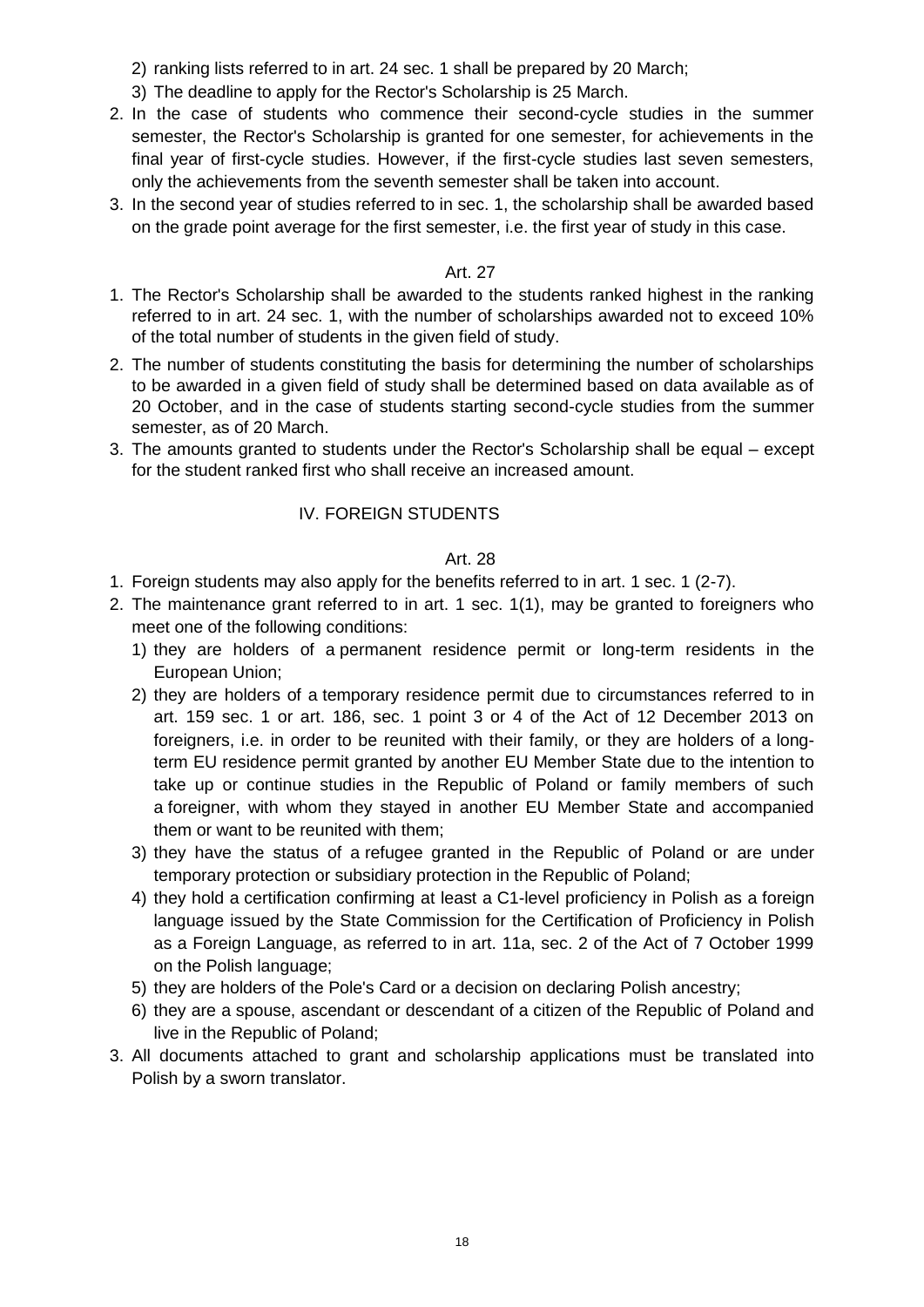### **Allowance application**

#### **Personal details**

| last name                                                                   | first                                                   |
|-----------------------------------------------------------------------------|---------------------------------------------------------|
|                                                                             | nam<br>е                                                |
| student registry No                                                         | year of studies, field of studies                       |
| level of studies (first-cycle, second-cycle, long-cycle Master's<br>degree) | mode of studies: (full-time/part-time)                  |
| phone number                                                                | e-mail address                                          |
| net monthly income per family member                                        | number of persons in the family                         |
| total amount of grants/scholarships received per month                      | grade point average for the previous year of<br>studies |
|                                                                             |                                                         |

#### *Justification:*

**I hereby declare**, being aware of criminal liability for the crime specified in art. 286 of the Penal Code

– **"Whoever leads another person to dispose of their own property or the property of another person to their disadvantage by means of deception or exploiting a mistake or incapacity to comprehend such an action in order to gain a material profit, shall be subject to imprisonment for 6 months to 8 years"**, as well as the disciplinary liability under art. 307 of the Act

*on Higher Education and Science* that the data contained in the application are factually correct.

**I declare that I consent to have the decision on financial aid benefits delivered electronically by the Virtual Dean's Office.**

**STUDENT'S BANK ACCOUNT NUMBER**

|  |  | place, date |  |  |  |  |  |  | legible, handwritten signature of the student |  |  |  |  |  |
|--|--|-------------|--|--|--|--|--|--|-----------------------------------------------|--|--|--|--|--|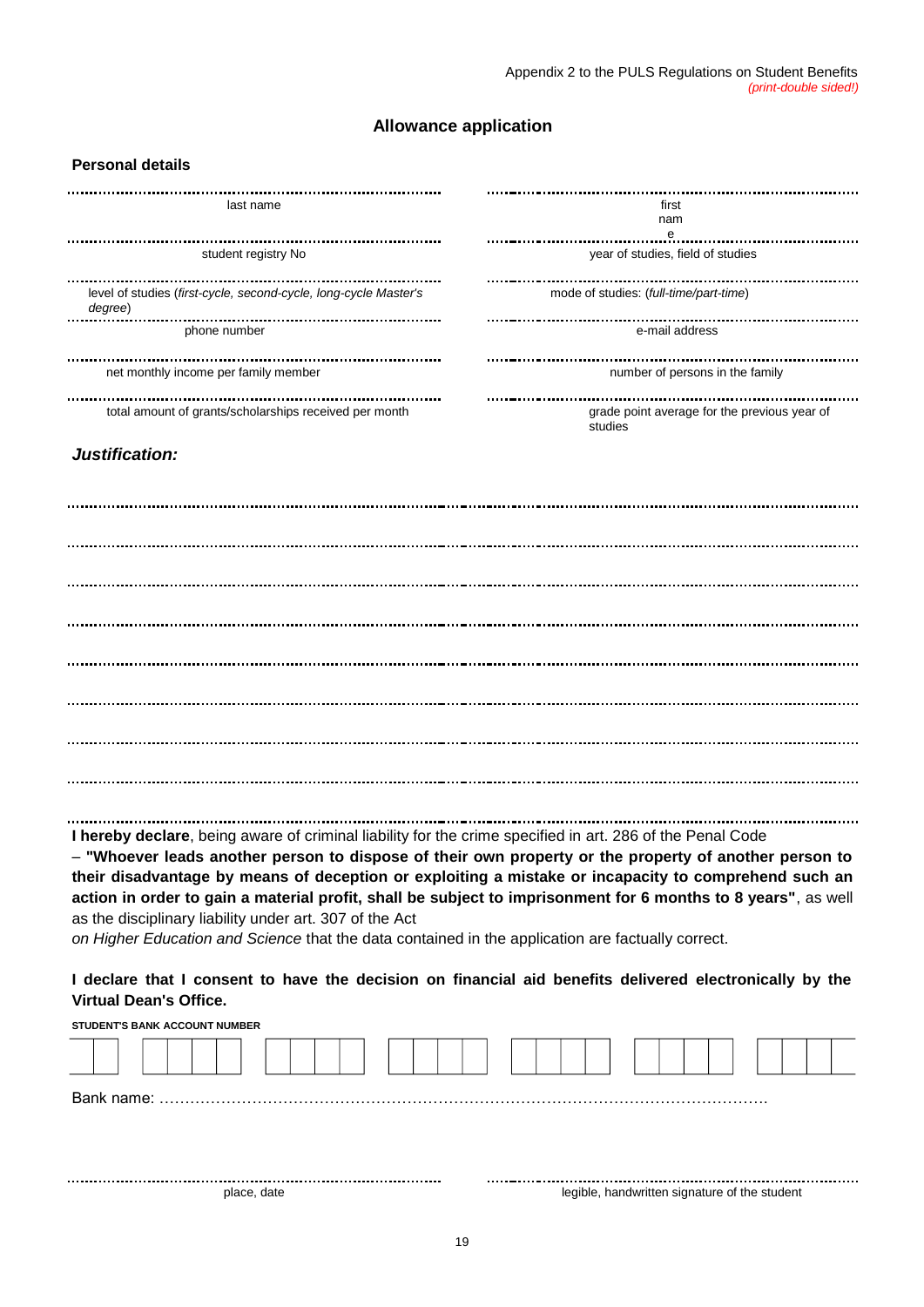| <b>Student Government's assessment</b> |  |
|----------------------------------------|--|
|----------------------------------------|--|

| place, date                                        |           | Student Government representative                                                              |  |
|----------------------------------------------------|-----------|------------------------------------------------------------------------------------------------|--|
| <b>Student Social Affairs Section's assessment</b> |           |                                                                                                |  |
|                                                    |           |                                                                                                |  |
|                                                    |           |                                                                                                |  |
|                                                    |           |                                                                                                |  |
|                                                    |           |                                                                                                |  |
|                                                    |           |                                                                                                |  |
|                                                    |           |                                                                                                |  |
|                                                    |           |                                                                                                |  |
|                                                    |           |                                                                                                |  |
|                                                    |           |                                                                                                |  |
|                                                    |           |                                                                                                |  |
| place, date                                        |           | Section Representative                                                                         |  |
|                                                    |           |                                                                                                |  |
|                                                    | allowance | After considering the application, the Faculty Scholarship Committee grants/does not grant* an |  |
|                                                    |           |                                                                                                |  |
|                                                    |           |                                                                                                |  |
|                                                    |           |                                                                                                |  |
| place, date                                        |           | signature of the Chair of the Faculty Scholarship Committee                                    |  |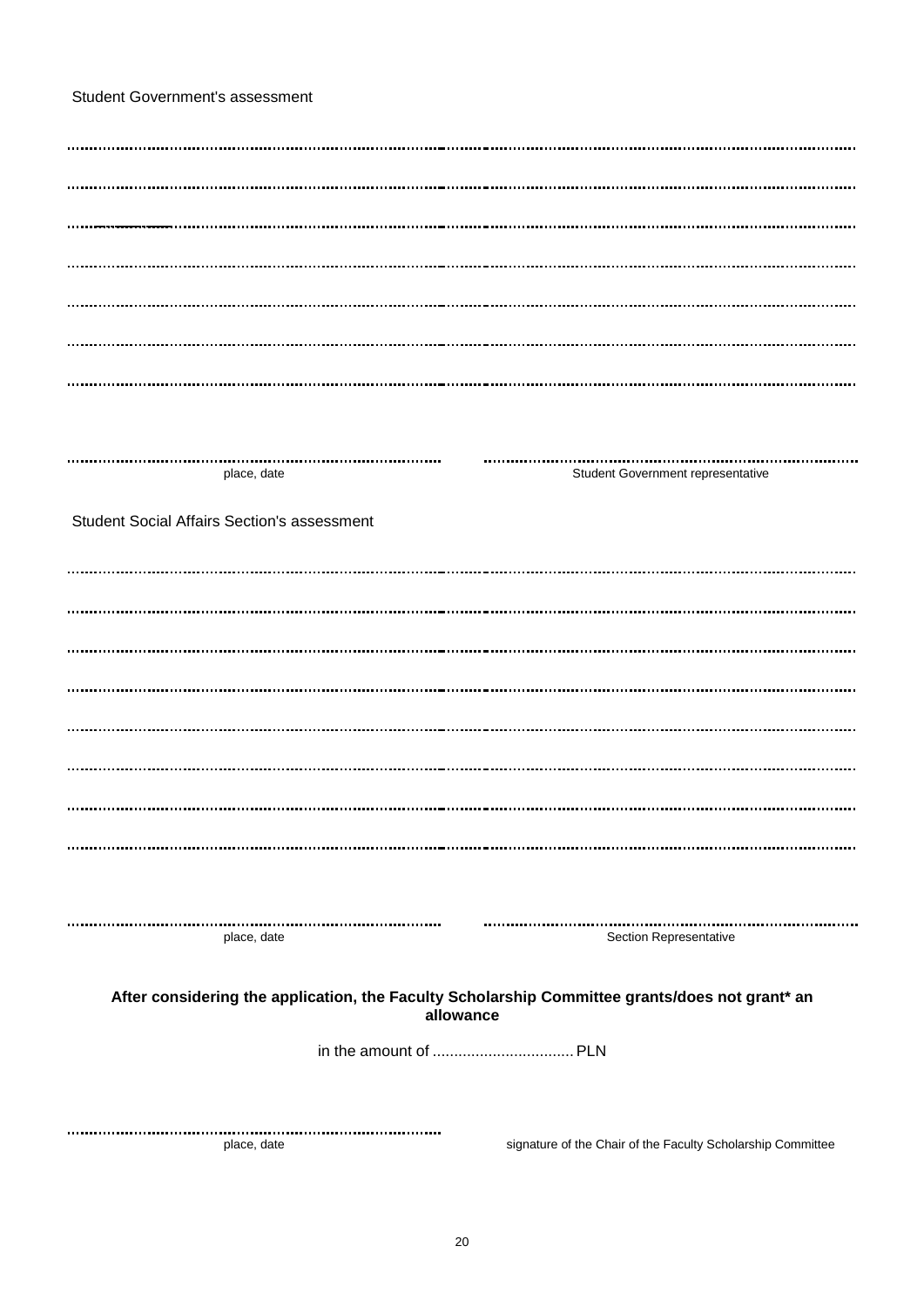# **APPLICATION for the Poznań University of Life Sciences Rector's Scholarship for the**

**academic year ........................**

#### **Personal details**

| last name                                                                   | first name                             |
|-----------------------------------------------------------------------------|----------------------------------------|
| student registry No                                                         | year of studies, field of studies      |
| level of studies (first-cycle, second-cycle, long-cycle Master's<br>degree) | mode of studies: (full-time/part-time) |
| phone number                                                                | e-mail address                         |

I hereby **apply for the Rector's Scholarship** for outstanding academic, scientific, artistic achievements, or sporting achievements in at least a national-level competition\*. *\*delete as appropriate*

**I hereby declare**, being aware of criminal liability for the crime specified in art. 286 of the Penal Code

**– "Whoever leads another person to dispose of their own property or the property of another person to their disadvantage by means of deception or exploiting a mistake or incapacity to comprehend such an action in order to gain a material profit, shall be subject to imprisonment for 6 months to 8 years",** as well as the disciplinary liability under art. 307 of the *Law on Higher Education and Science*, that the data contained in the application are factually correct.

#### **I declare that I consent to have the decision on financial aid benefits delivered electronically by the Virtual Dean's Office.**

| <b>STUDENT'S BANK ACCOUNT NUMBER</b> |  |  |
|--------------------------------------|--|--|
|                                      |  |  |
|                                      |  |  |

…………………………………..................... *date and a legible, handwritten signature of the student*

#### **Confirmation of the timely completion of the year of study and points earned by the student**

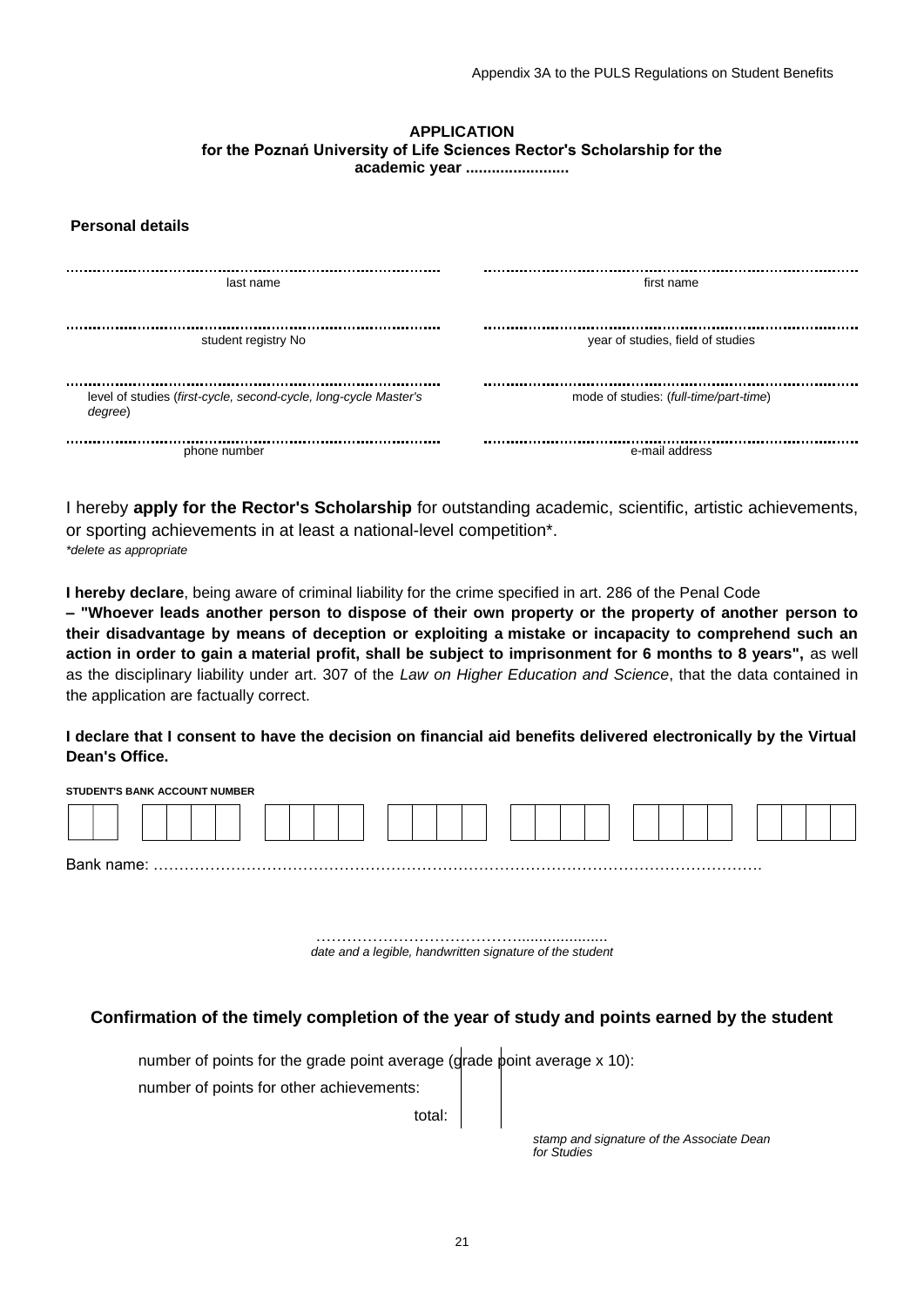### **STUDENT ACHIEVEMENT CARD**

#### **My achievements:**

- scientific\*
- artistic\*
- sports achievements in national or international competitions\*

*\*delete as appropriate*

…………………………………..................... *date and a legible, handwritten signature of the student*

#### **Assessment:**

- of a research supervisor or Scientific Association supervisor\*
- an employee of the Student Cultural Centre\*
- an employee of the Physical Education Centre\*

*\*delete as appropriate*

…………………………………......... *date, legible signature*

#### **Number of points awarded:**

| for scientific achievements: | The Plenip |
|------------------------------|------------|
| for artistic achievements:   | Dir        |
| for sports achievements:     | President  |

*The Plenipotentiary of the Rector for Student Scientific Associations*

*Director of the Student Cultural Centre*

*President of the Academic Sports Association Club*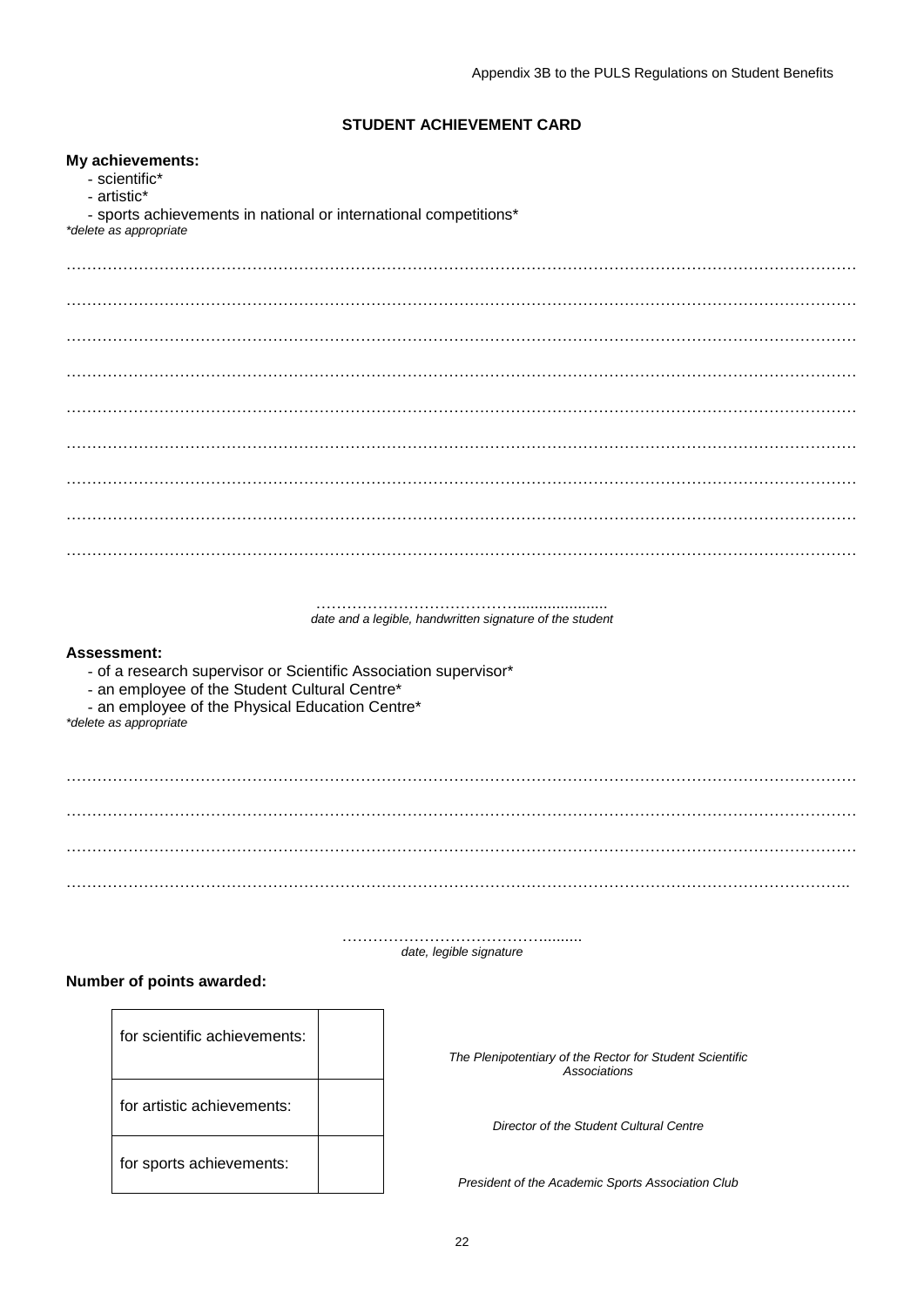## **CATALOGUE OF SCIENTIFIC ACHIEVEMENTS**

| Type of<br>achievements                                                                                                                                                                                                                                                                                                                                                                                                                                            | <b>Value</b> |
|--------------------------------------------------------------------------------------------------------------------------------------------------------------------------------------------------------------------------------------------------------------------------------------------------------------------------------------------------------------------------------------------------------------------------------------------------------------------|--------------|
| authorship or co-authorship of scientific publications in journals with Impact Factor<br>and MNiSW scores,                                                                                                                                                                                                                                                                                                                                                         | 20<br>points |
| authorship or co-authorship of scientific publications – a chapter in a<br>monograph, a scientific article in another scientific journal,<br>participating in scientific conferences abroad – presenting a paper,<br>receiving international awards due to scientific activity,                                                                                                                                                                                    | 15<br>points |
| participating in research projects – a significant role played in a project<br>participating in national scientific conferences - presenting a paper,<br>participating in scientific conferences abroad - poster presentation,<br>receiving Polish awards due to scientific activity,                                                                                                                                                                              | 10<br>points |
| authorship or co-authorship of scientific publications – a popular science article,<br>participating in research projects in a supporting capacity,<br>Participating in national scientific conferences - poster presentation,<br>receiving awards due to scientific activities – university level,<br>scientific association work, culminating with presenting a paper at the PULS Scientific<br>Association Session,<br>organising scientific and popular events | 5 points     |

# **CATALOGUE OF ARTISTIC ACHIEVEMENTS**

| Type of<br>achievements                                                                                                                                                                                                                                                                                            | <b>Value</b> |
|--------------------------------------------------------------------------------------------------------------------------------------------------------------------------------------------------------------------------------------------------------------------------------------------------------------------|--------------|
| winners and finalists in competitions, festivals, reviews, as well as persons receiving<br>honourable mentions, individual and group performances (music, vocal, dance, theatre,<br>performative acts, visual arts, photography, film, installations in public space) – at the<br>international<br>level           | 15<br>points |
| winners and finalists in competitions, festivals, reviews, as well as persons receiving<br>honourable mentions, individual and group performances (music, vocal, dance, theatre,<br>performative acts, visual arts, photography, film, installations in public space) – at the<br>international<br>level           | 10<br>points |
| winners and finalists in competitions, festivals, reviews, as well as persons receiving<br>honourable mentions, individual and group performances (music, vocal, dance, theatre,<br>performative acts,<br>visual arts, photography, film, installations in public space) - at the regional and university<br>level | 5 points     |

# **CATALOGUE OF SPORTING ACHIEVEMENTS**

| ⊺ype ot      |  |
|--------------|--|
|              |  |
| achievements |  |
|              |  |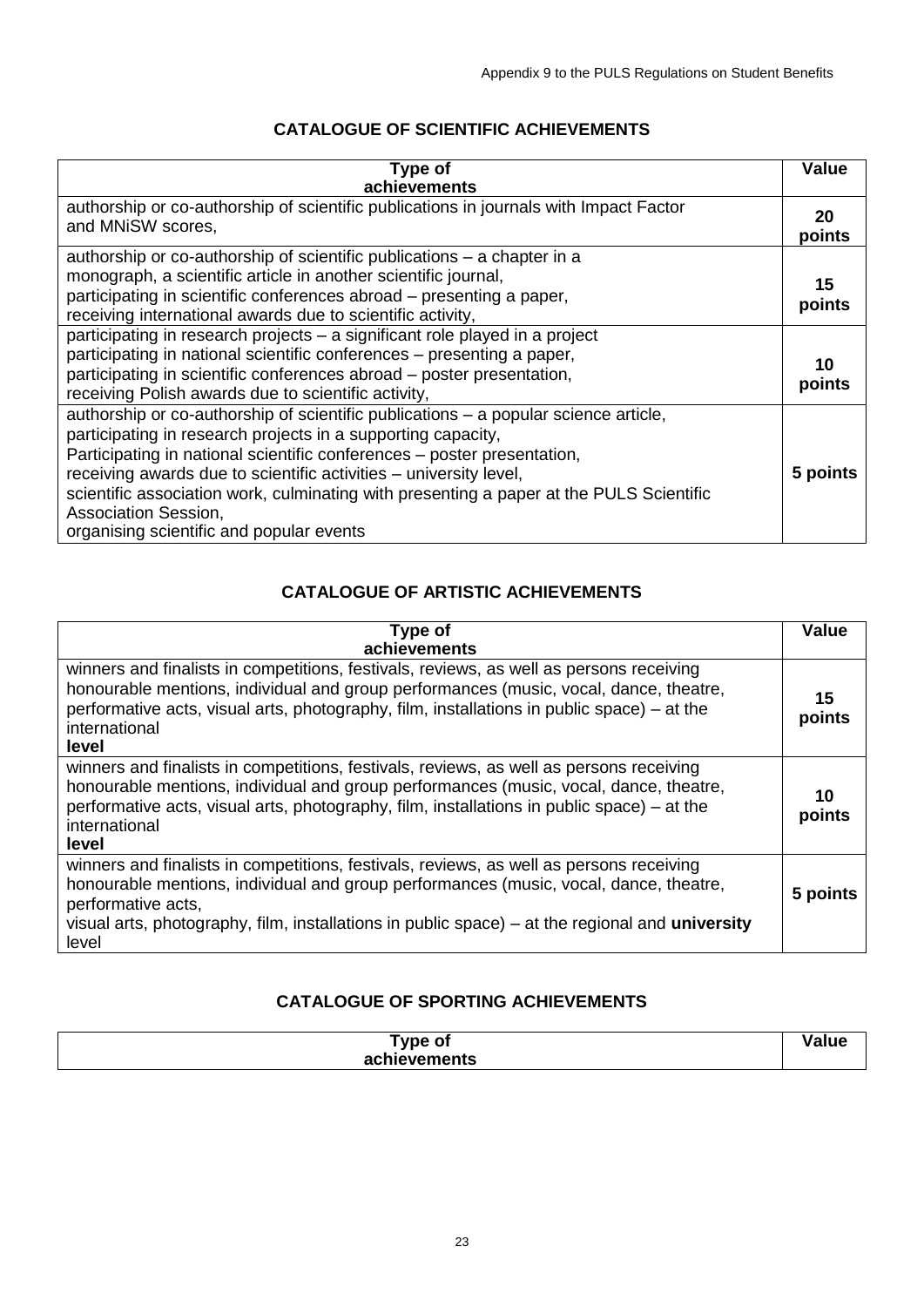| Olympic/Paralympic/Deaflympic Games - places 1-16                                         |        |
|-------------------------------------------------------------------------------------------|--------|
| World Championships - places 1-8                                                          |        |
| European Championships - places 1-6                                                       |        |
| World/European Youth Championships - places 1-3                                           |        |
| European Games - places 1-3                                                               |        |
| Polish Athletics Championships - place 1                                                  | 15     |
| Universiade/Academic World Championships/Academic European Championships/European         | points |
| Student Games - places 1-3                                                                |        |
| and, as above, in competitions organised for disabled persons Polish Academic             |        |
| Championships – individual and team Championships – places 1-3                            |        |
| Polish Academic Cup of the General Board of the University Sports Association of Poland - |        |
| team and individual competitions $-$ places 1-3                                           |        |